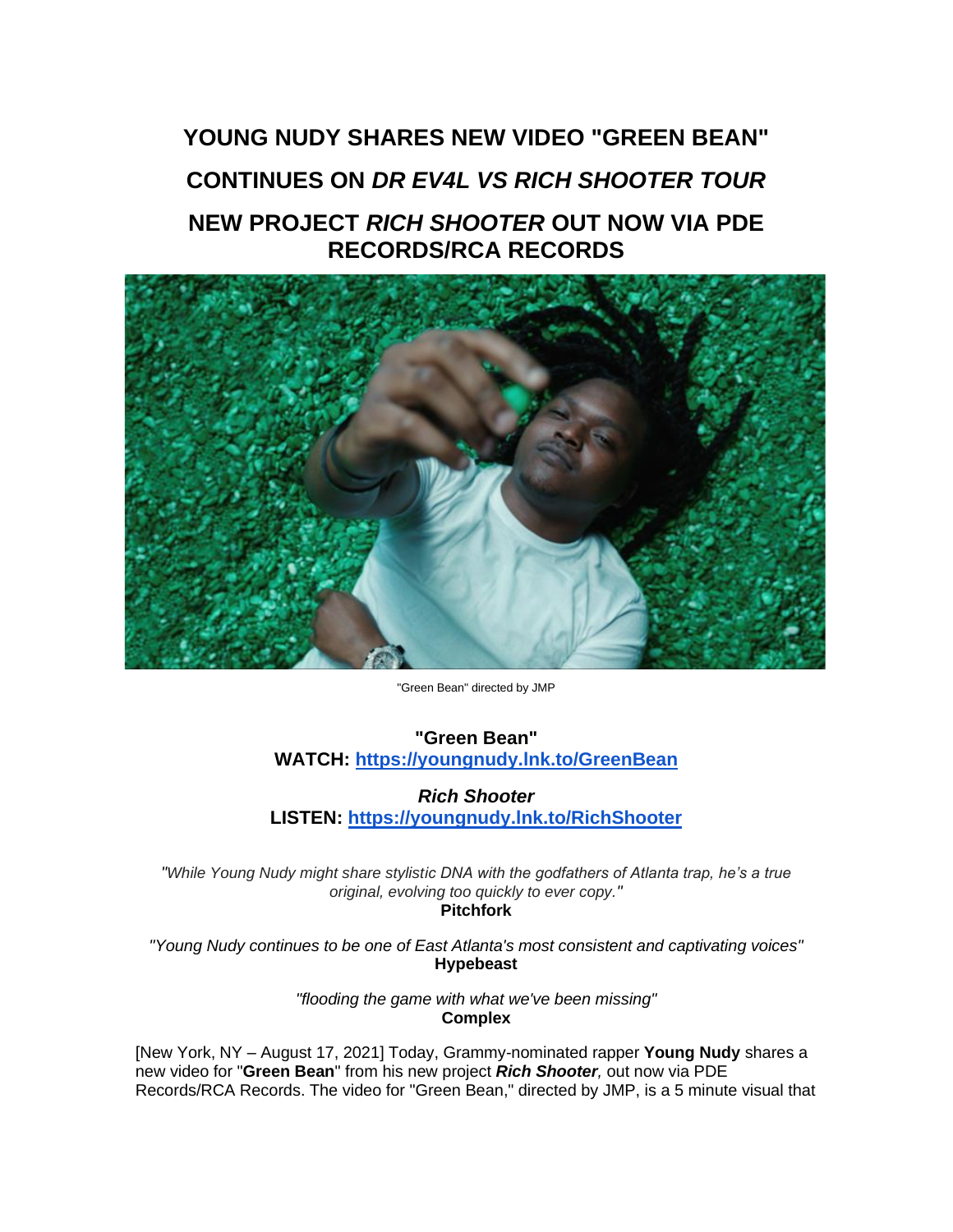sees Nudy escaping captivity from a scientific test lab in order to embark on a fantasy-ridden journey across the solar system. *Rich Shooter* arrives on the heels of Nudy's *DR EV4L* tape, which was released on May 18th. The 20 track project includes features from Future, Gucci Mane, PeeWee Longway, and more, as well as 5 songs produced by frequent Nudy collaborator Pi'erre Bourne. Jetsonmade, Coupe, 20Rocket, MAHD McLaren, and Mojo Krazy also contributed production.

Young Nudy's *DR. EV4L vs RICH SHOOTER* **tour** is currently underway. Following sold-out shows at every stop along the 10-show run so far, including **[Houston](https://eur01.safelinks.protection.outlook.com/?url=https%3A%2F%2Fwww.instagram.com%2Fp%2FCSR1XY3FnNC&data=04%7C01%7Cdanielle.gray.sme%40rcarecords.com%7C2709e823dc184eb8074108d961a938a8%7Cf0aff3b791a54aaeaf71c63e1dda2049%7C0%7C0%7C637648201716174002%7CUnknown%7CTWFpbGZsb3d8eyJWIjoiMC4wLjAwMDAiLCJQIjoiV2luMzIiLCJBTiI6Ik1haWwiLCJXVCI6Mn0%3D%7C1000&sdata=vdiv3DnTeA908uifhURhGbajvLPoc%2BQ1ZYwYrF8tTDc%3D&reserved=0)**, **[Dallas](https://eur01.safelinks.protection.outlook.com/?url=https%3A%2F%2Fwww.instagram.com%2Fp%2FCSWnW_XFUOn&data=04%7C01%7Cdanielle.gray.sme%40rcarecords.com%7C2709e823dc184eb8074108d961a938a8%7Cf0aff3b791a54aaeaf71c63e1dda2049%7C0%7C0%7C637648201716183995%7CUnknown%7CTWFpbGZsb3d8eyJWIjoiMC4wLjAwMDAiLCJQIjoiV2luMzIiLCJBTiI6Ik1haWwiLCJXVCI6Mn0%3D%7C1000&sdata=TenfYcSlDevj71Ky0qdM5gcoXdUlRjaso7LnU6OhTGo%3D&reserved=0)**, **[Charlotte](https://eur01.safelinks.protection.outlook.com/?url=https%3A%2F%2Fwww.instagram.com%2Fp%2FCSfWfUyBoEv&data=04%7C01%7Cdanielle.gray.sme%40rcarecords.com%7C2709e823dc184eb8074108d961a938a8%7Cf0aff3b791a54aaeaf71c63e1dda2049%7C0%7C0%7C637648201716183995%7CUnknown%7CTWFpbGZsb3d8eyJWIjoiMC4wLjAwMDAiLCJQIjoiV2luMzIiLCJBTiI6Ik1haWwiLCJXVCI6Mn0%3D%7C1000&sdata=LBMjaBmS3zSeId%2F71z52UaXiNFJCxvB7bJZj7umJv4c%3D&reserved=0)**, and **[Atlanta](https://eur01.safelinks.protection.outlook.com/?url=https%3A%2F%2Fwww.instagram.com%2Fp%2FCSkozIBlgI1&data=04%7C01%7Cdanielle.gray.sme%40rcarecords.com%7C2709e823dc184eb8074108d961a938a8%7Cf0aff3b791a54aaeaf71c63e1dda2049%7C0%7C0%7C637648201716193981%7CUnknown%7CTWFpbGZsb3d8eyJWIjoiMC4wLjAwMDAiLCJQIjoiV2luMzIiLCJBTiI6Ik1haWwiLCJXVCI6Mn0%3D%7C1000&sdata=IOyIFACqCGJ0Nd6RnFagE2mkW2SWXsSnmvjBtcmCH7c%3D&reserved=0)**, the tour will finish with shows in Silver Springs, New York, and Philadelphia, before concluding at a sold-out stop in Boston on August 21st. Tickets are available now.

Watch "Green Bean" and listen to the new project above, see album details below, and stay tuned for more from Young Nudy soon.



*Rich Shooter* cover art

## **Young Nudy** *Rich Shooter* **PDE Records/RCA Records**

1. Keep It In The Street 2. Old School 3. Battlefield (feat. 21 Lil Harold) 4. Wicked For The Money (feat. 2FeetBino) 5. Know How I rock (feat. PeeWee Longway) 6. Bodies On Bodies 7. All My N\*\*\*\*\* 8. No Disrespect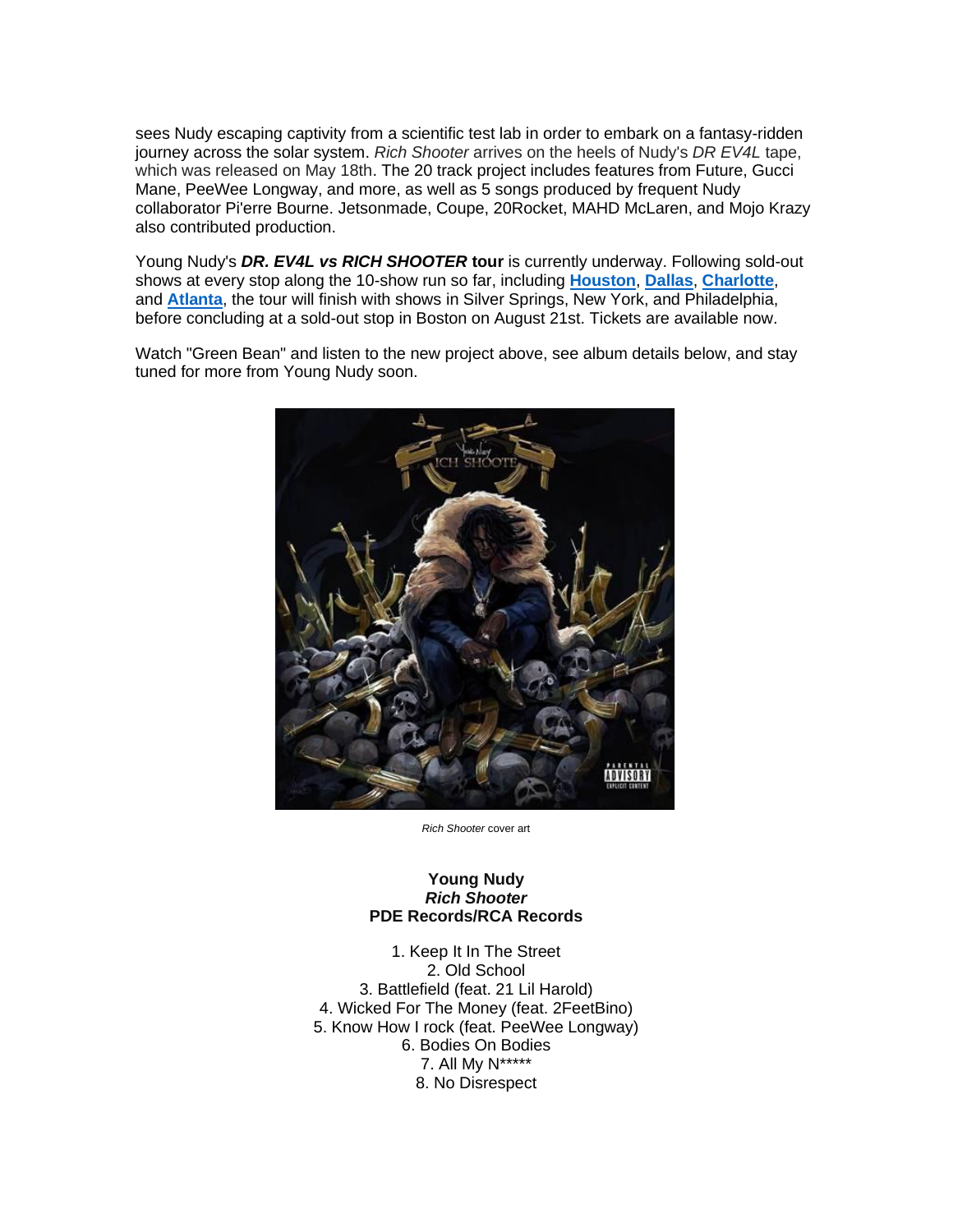9. How I Eat 10. On The Curb 11. Green Bean 12. Trap Shit (feat. Future) 13. How They Label Me 14. I Can't Change 15. Money To Spend 16. We Do Not Give Up 17. Addicted 18. One In The Heat (feat. Cristo 4L) [Bonus Track] 19. Can't Clone Me [Bonus Track] 20. Fish Scale (feat. Gucci Mane) [Bonus Track]



**Upcoming Tour Dates:**

8/18 - Silver Springs, MD @ Filmore 8/19 - New York, NY @ Gramercy Theatre 8/20 - Philadelphia, PA @ Theatre of Living Arts